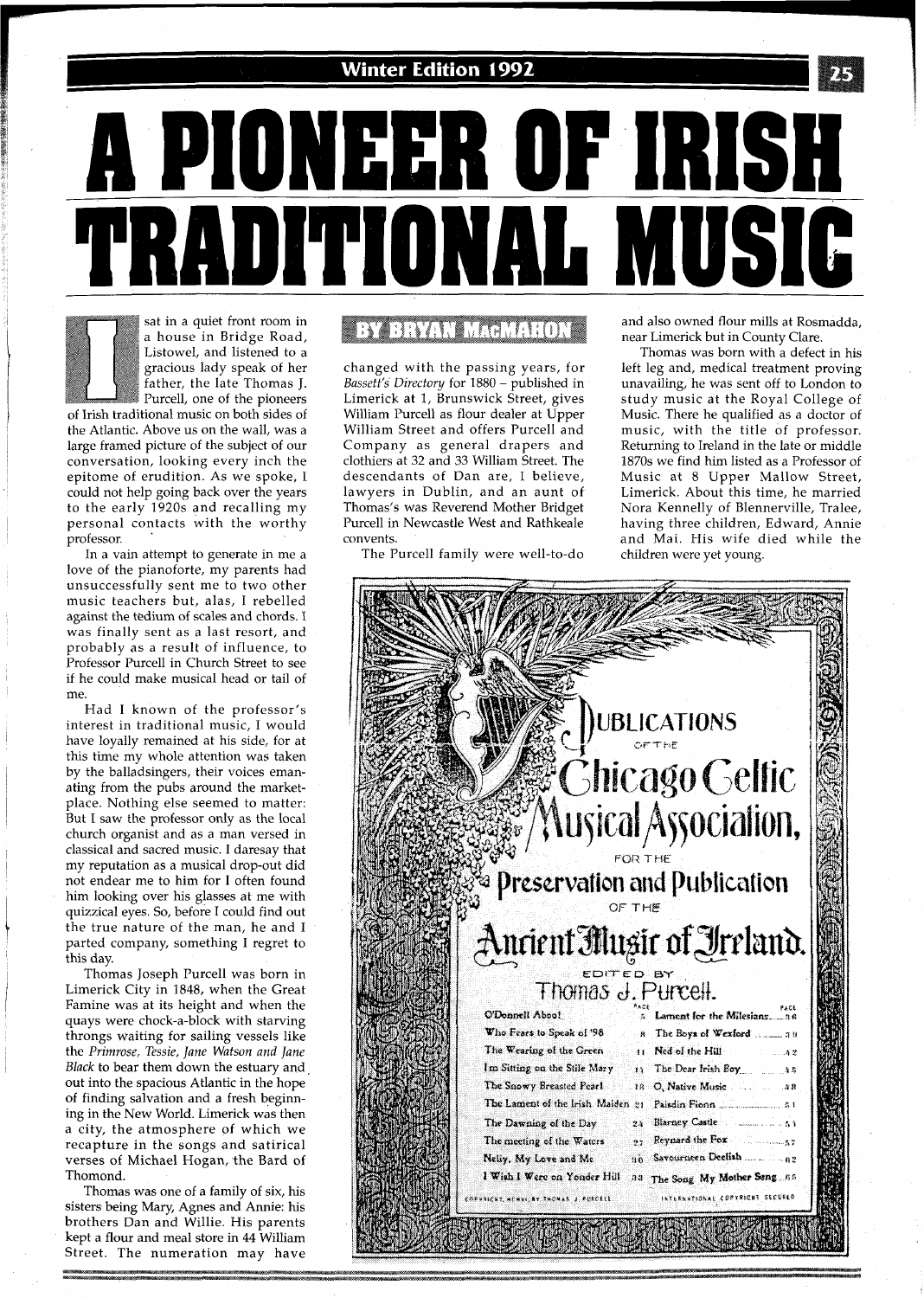## **The Old Limerick Journal**



Attracted by the musical reputation of Chicago, he emigrated to chicago in 1880, making arrangements for his children, whom he had left in the care of Mother Bridget, to follow him when he was established in the U.S. and had provided himself with a home. He set up as a professor of music in a friendly circle of old friends and neighbours, Kerry and Limerick folk for the most part, and presently was appointed temporary organist at St. Colmcille's Church in Paulina or Polina Street in Chicago, a building which now no longer exists. He occupied this post until his return to Ireland in 1908.

He became firm friends with Pastor Gilligan of St. Colmcille's and so acclaimed and appreciated was his virtuosity on the organ that the Church was kept open for eight or nine years beyond its allotted span because of the numbers of worshippers who attended masses and services to experience the inspiring playing of the brown-bearded young Irish organist.

His life at this period was both arduous and exciting. He saws to it that his three children, Eddie, Annie and Mai, whom a friend had accompanied to Chicago, received the best possible education: their descendants, among them Eddie's son Addison, are still living in Chicago. As a widower, in addition to the burden of his home and family, Thomas had his duties in church, a seemingly never-ending round of concerts, recitals and receptions, not to mention the attention the professor had to devote to special home students studying the piano, organ, violin or guitar.

His circle of friends appreciated his predicament and so, possibly romantically plotting to relieve his burden, they saw to it that once again he met a most attractive Kennelly girl - Catherine from

Clounmacon, Listowel. They met at a musical evening at the Keating farm at Joliet, a city about 30 miles south-west of Chicago. Romance apart, mention of this farm, which employed upwards of 200 men and women, opened up a picture of life in the rural context of the US. at that time. Here, where the Irish fore-gathered, the Heffernans and Leahys (Jack Leahy, that Grand Old Man of Dromin, Listowel, was a cousin of Catherine Kennelly's and the Leahy-Heffernan clan have since produced poets and educators in the Chicago context) did their best to see that the romance between Thomas and Catherine ripened into marriage. Three children were' born to them, Francis, who died of fever in childhood in Chicago, Tom, who died subsequently in Listowel, and Rita, who was alert and informative in her home in the Bridge Road and who was to die after this article was written.

Rita recalled a vivid Chicago childhood. The spacious house in which they lived was always thrumming with music, the John Broadwood piano was never out of use, and father seemed always to be dressing up in a black cutaway suit preparatory to going off to give a recital somewhere in the city. Distinguished people were forever calling on the professor enlisting his musical talents for one cause or another. "He almost killed himself with work", Rita declared.

About this time he began to arrange and publish the *Folk Songs* Of *Ireland*  (Traditional Version) Harmonised and Edited by Prof. Thomas J. Purcell, Chicago, Ill., U.S.A. Vol. 1. (Vol. 2 remained unfinished and was later left behind in Chicago). I have a copy of this collection before me as I write: the cover, once a brilliant green and gold adorned with harp and shamrock, is dated 1906. The contents reads: "Published by Thomas J. Purcell, Chicago, Ill. USA" and

lists as associated publishers Lyon and Healy of Chicago, Oliver Ditson of New York, Novello and Co. of London and Pigott and Co., Dublin. The introductory note is by Geo. F. Mulligan B.A., A.M., LLB, who states that "as finally written, much of the melodic beauty of the old and indisputably authenticated songs of Ireland, had been sacrificed to literalness! It is to eliminate the false and jangling chords and to restore the melody of the strains as they once were played, that Professor Purcell has undertaken the admirable work of so harmonising the folk songs of Ireland".

A feature of the publication is the dedication which accompanies each of the songs and which provides a sociological or historical dimension for the publication. "O'Donnell Aboo!", which he describes as "War Song 1597" (National Anthem) Poetry by M.J. McCann, Arr. by Thos. J. Purcell, Op 59", is dedicated to the soldier and jurist, the Hon. Marcus Kavanagh, Chicago, "Who Fears to Speak of Ninety Eight" is dedicated "to my friend Wm. J. O'Neill, Chicago", and "The Boys of Wexford" to "M.D. Hennessy, Chicago, Ill". This last named dedication should have been exchanged with the dedication of "The Pastheen Fionn" which he offered to Rev. Thomas F. Troy of Listowel and Chicago. Incredible as it may seem, Father Troy, who comes from a brilliant family who lived a few doors from me here in Church Street, Listowel, was descended, as also are the McKennas of Listowel, from Thos. McKenna from Monaghan and "brave United Irishman" of the '98 song "The Boys of Wexford", who married Jane Foulkes, "the captain's daughter, the captain of the Yeos", both of whom, if local lore is to be believed, made their way to Kerry after the disaster of Vinegar Hill and who now lie buried in the Hegarty grave at Kilsynan